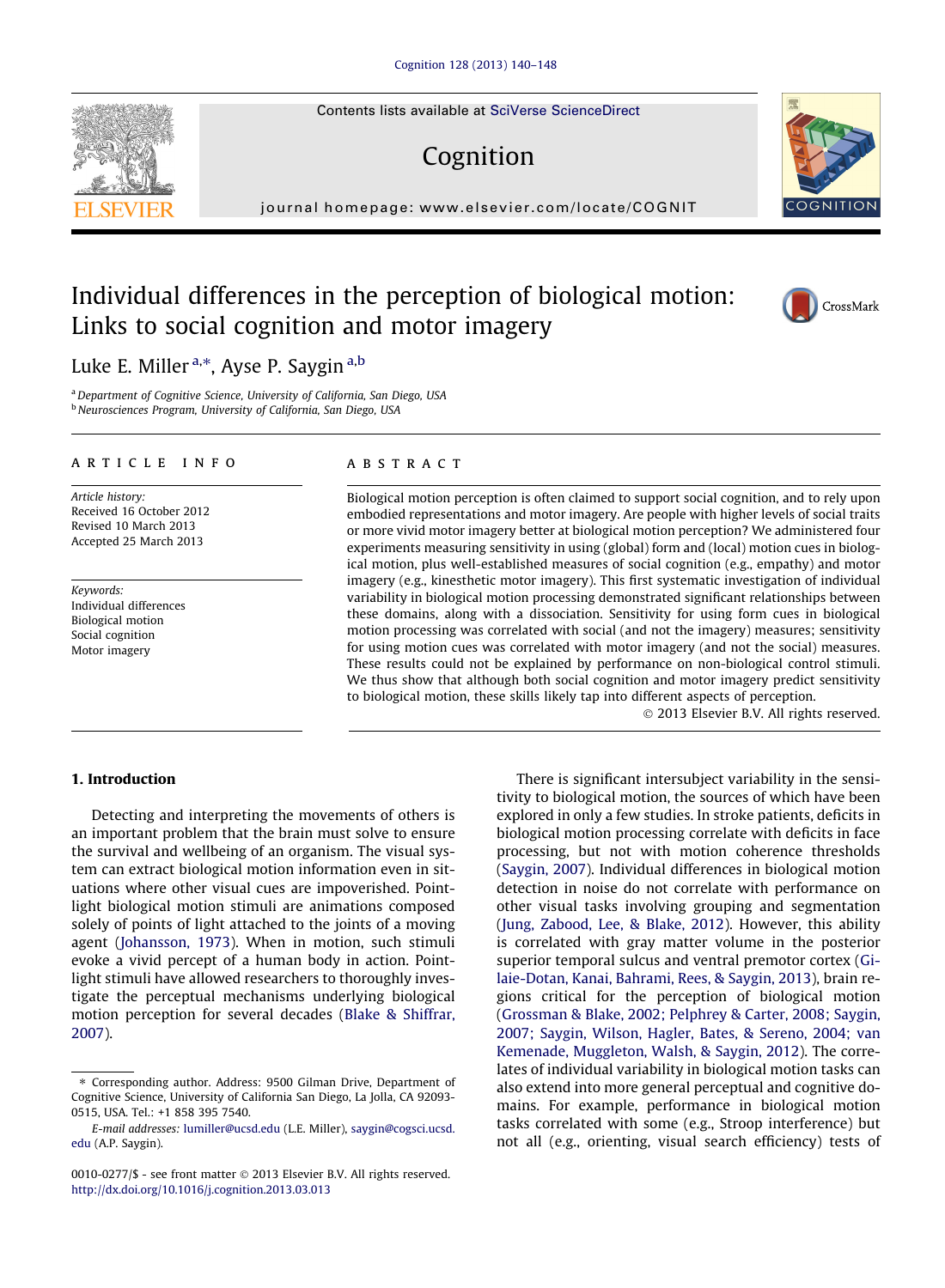attention and executive function ([Chandrasekaran, Turner,](#page-7-0) [Bulthoff, & Thornton, 2010\)](#page-7-0).

Here, we used direction discrimination tasks with point-light walkers and with non-biological control stimuli to explore individual differences in sensitivity to biological motion in relation to two different domains: social perceptual and cognitive abilities, and motor imagery.

The first potential source of variability we considered was individual differences in social cognition. Although papers on biological motion perception commonly motivate the research by mentioning how important this ability is for social functions, the link between these domains has not been sufficiently explored. There is also active discussion regarding the relationship between social abilities and biological motion processing in clinical populations such as Autism Spectrum Conditions (ASC, see Section 4); here we aimed to explore this relationship in the non-clinical population.

Another potential correlate of variability in biological motion perception is motor imagery, the ability to imagine the performance of an action from first or third person, either visually or kinesthetically ([Lotze & Halsband,](#page-8-0) [2006\)](#page-8-0). According to simulation theory (often linked with the mirror neuron system; [Iacoboni & Dapretto, 2006](#page-8-0)), both biological motion perception and motor imagery involve a (partial) internal simulation of the seen or imagined action in the viewer's own motor representations ([Jeannerod, 2001\)](#page-8-0). Here we explored motor imagery with the rationale that shared resources with biological motion perception may be evidenced by a correlation between the two abilities.

In the visual system, form and motion are processed in partially segregated streams, which are dynamically integrated at multiple levels [\(Kourtzi, Krekelberg, & van Wezel,](#page-8-0) [2008\)](#page-8-0). There is active discussion about the relative role of (local) motion information vs. (global) form information in biological motion processing, and the underlying neural systems ([Beintema & Lappe, 2002; Garcia & Grossman,](#page-7-0) [2008; Jastorff & Orban, 2009; Lu, 2010; Thompson, Clarke,](#page-7-0) [Stewart, & Puce, 2005; Thurman, Giese, & Grossman, 2010](#page-7-0)). Results on the direction discrimination task are especially mixed regarding the involvement of form and motion mechanisms. Some researchers have argued that the individual local motions of the point-light walker's limbs play an important role in direction discrimination (e.g. [Troje &](#page-8-0) [Westhoff, 2006](#page-8-0)). Other data highlight the role of form, since the direction discrimination task can also be solved in the absence of local motion cues ([Lange & Lappe,](#page-8-0) [2007\)](#page-8-0). Thus, the direction discrimination task can be solved by using either form or motion cues. Furthermore, biological motion processing has been found normal in both patients who cannot perceive motion ([McLeod, Dit](#page-8-0)[trich, Driver, Perrett, & Zihl, 1996](#page-8-0)), as well as in patients with visual agnosia who have trouble utilizing form information [\(Gilaie-Dotan, Bentin, Harel, Rees, & Saygin, 2011](#page-7-0)).

To distinguish the relative use of form and motion cues, we used ''moonwalkers'', i.e. walkers whose direction of walking is opposite to the direction they are facing [\(Lange](#page-8-0) [& Lappe, 2007\)](#page-8-0). In separate experiments, we asked participants to determine either the facing direction of a point-light walker, or the walking (motion) direction of a point-light walker. In the presence of moonwalkers, the facing direction task requires participants to rely heavily on form information since motion is not informative as to the direction of facing. Although it is possible to complete the direction discrimination task with local motion, when half the trials are moonwalkers, motion cues are no longer informative regarding facing direction. Likewise, the walking direction task requires participants to rely heavily upon local motion cues (the movements of the individual dots, or possibly subgroups of dots) since the facing direction is not informative as to the direction of walking when half the trials contain moonwalkers. Although it is conceivable that this task involves some form processing, or integration of form and motion (e.g., if we consider a version of the template-matching model that is sensitive to motion through the temporal sequence of form-based snapshots), the brain would still need to override the straightforward use of form cues, and it is unlikely for this task to be performed without strong reliance on motion cues.

To explore the specificity of effects to biological motion, analogous tasks were also administered with a non-biological control stimuli (a point-light shape, see Section 2).

## 2. Methods

We administered four experiments of motion processing as well as a number of experimental and questionnaire-based measures of social cognition and imagery [Empathy Quotient, Autism-Spectrum Quotient, Reading the Mind in the Eyes Test, Cambridge Face Memory Test, Vividness of Movement Imagery Questionnaire, which consists of internal, external and kinesthetic imagery]. All participants reported normal or corrected-to-normal vision and no history of mental illness, neurological or cognitive impairments. Although we tried to have all participants complete all tests, some attrition inevitably occurred due to the multiple sessions required to administer all experiments. The experiments were approved by the UCSD IRB and all participants gave informed consent.

# 2.1. Experiment 1: Biological motion facing direction (Bio-Facing)

#### 2.1.1. Participants

Sixty-seven adults (15 males) between 18 and 31 years of age (mean: 20.8, SD: 1.73) participated in a biological motion task. Subsets of these participants also completed the social cognition and mental imagery measures: Empathy Quotient ( $N = 65$ ), Autism Quotient ( $N = 65$ ), Reading the Mind in the Eyes Test ( $N = 59$ ), Cambridge Face Memory Test ( $N = 63$ ), Vividness of Motor Imagery Questionnaire  $(N = 64)$ .

#### 2.1.2. Stimuli

Stimuli were point-light walkers [\(Fig. 1](#page-2-0)) composed of 12 white point-lights, some of which could be briefly occluded during the motion, presented on a black background. The point-light walker was created by videotaping a walker and encoding the joint positions in the digitized video [\(Ahlstrom, Blake, & Ahlstrom, 1997](#page-7-0)). The point-light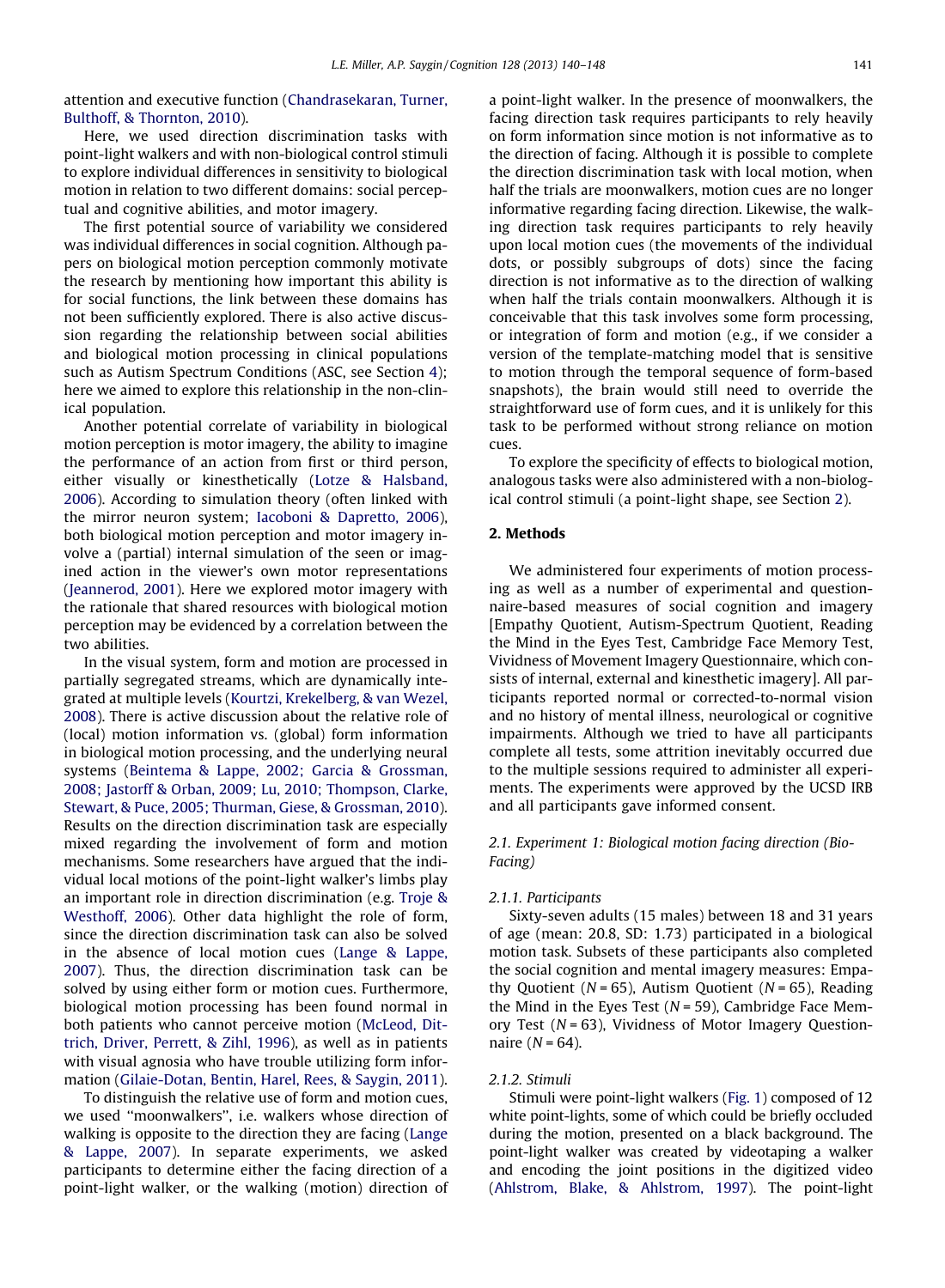<span id="page-2-0"></span>

Fig. 1. Examples of single frames from point-light walker stimuli from the experiments. The connecting white lines are used here as a visual aid and were not presented in the studies. The upper case letter indicates the facing direction (L,R). The arrow above the letter indicates the moving direction. Examples depict (A) Point-light walker facing left and moving right (i.e. 'moonwalking'), (B) Point-light walker facing left and moving left, embedded in noise, (C) Point-light walker facing right and moving left (i.e. 'moonwalking'), (D) Point-light walker facing right and moving right, embedded in noise. In Experiment 1 (Bio-Facing), the task was to indicate facing direction (A, B: Left and C, D: Right), in Experiment 2 (Bio-Moving) to indicate moving (walking) direction (B, C: Left and A, D: Right).

walkerfaced either left or right, and either walked forwards or backwards (''moonwalked''). Moonwalking point-light walkers were created by playing the point-light walker in reverse. The point-light walker did not translate across the screen, but walked as if on a treadmill. In each trial, the location of the point-light walker was jittered by a maximum 0.5 degrees of visual angle from the center. The height of the figure subtended approximately 7.3 degrees of visual angle when viewed at a distance of 50 cm. The stimulus was displayed for a full gait cycle, lasting approximately 700 ms.

#### 2.1.3. Noise masking and adaptive thresholding

To obtain a performance threshold, we used the wellestablished method of adding noise dots to our perceptual stimuli [\(Gilaie-Dotan et al., 2011; Pinto & Shiffrar, 1999;](#page-7-0) [Saygin, 2007; van Kemenade et al., 2012](#page-7-0)). Noise dots had identical size, color and motion trajectories as the dots in the point-light walker. As more noise is added, the task difficulty increases. The number of noise dots on each trial was determined adaptively using Bayesian estimation based on the participant's performance on previous trials. We estimated 82% accuracy thresholds using the QUEST algorithm ([Watson & Pelli, 1983](#page-8-0)). Thus the dependent variable of the experiment was the number of noise dots needed to maintain an accuracy of 82%.

### 2.1.4. Experimental procedures and task

Participants were instructed to determine the facing direction of the point-light walker. The walking and facing direction were congruous for half of the trials (e.g. facing and walking right). On the other half of the trials the walking and facing direction were incongruous, with the appearance of ''moonwalking'' (e.g. facing left and walking right).

Stimuli were displayed using the Psychophysics Toolbox [\(Brainard, 1997; Pelli, 1997](#page-7-0)) for Matlab (Natick, MA). Participants sat in a dimly lit room approximately 50 cm from a CRT Monitor (Sun Microsystems;  $1152 \times 870$  at 85 Hz). At the beginning of the experiment, a practice block of 20 trials with varying levels of difficulty (noise dots) was administered to familiarize participants with the stimuli and task. After the practice, each participant completed two blocks of 80 trials each. Each trial began with a fixation cross which was displayed for 500 ms, followed by the point-light walker along with the noise dots. 100 ms after the offset of the point-light stimuli, the fixation cross again appeared indicating that participants should make their response by pressing one of two buttons on the keyboard ('Z' for left and 'M' for right). The fixation cross was displayed for a maximum of 2000 ms, and was terminated once a response was made. Participants were given a 10-s break following the 40th trial, and an untimed short break between each block. Participants received feedback on whether they responded correctly during the practice block, but not during the experimental blocks.

# 2.2. Experiment 2: Biological motion moving direction (Bio-Moving)

#### 2.2.1. Participants

Fifty-seven adults (16 males) between 18 and 31 years of age (mean: 20.9, SD: 1.87) participated. 53 had also participated in Experiment 1. The order in which the participants completed each experiment was counterbalanced. Each experimental session was separated by a maximum of 2 weeks. All 57 participants completed the social cognition and mental imagery tasks.

#### 2.2.2. Stimuli

Identical to Experiment 1.

2.2.3. Noise masking and adaptive thresholding Identical to Experiment 1.

#### 2.2.4. Experimental procedures and task

Procedures were identical to Experiment 1 with the exception of the task. Participants were instructed to indicate whether the point-light walker moved leftward or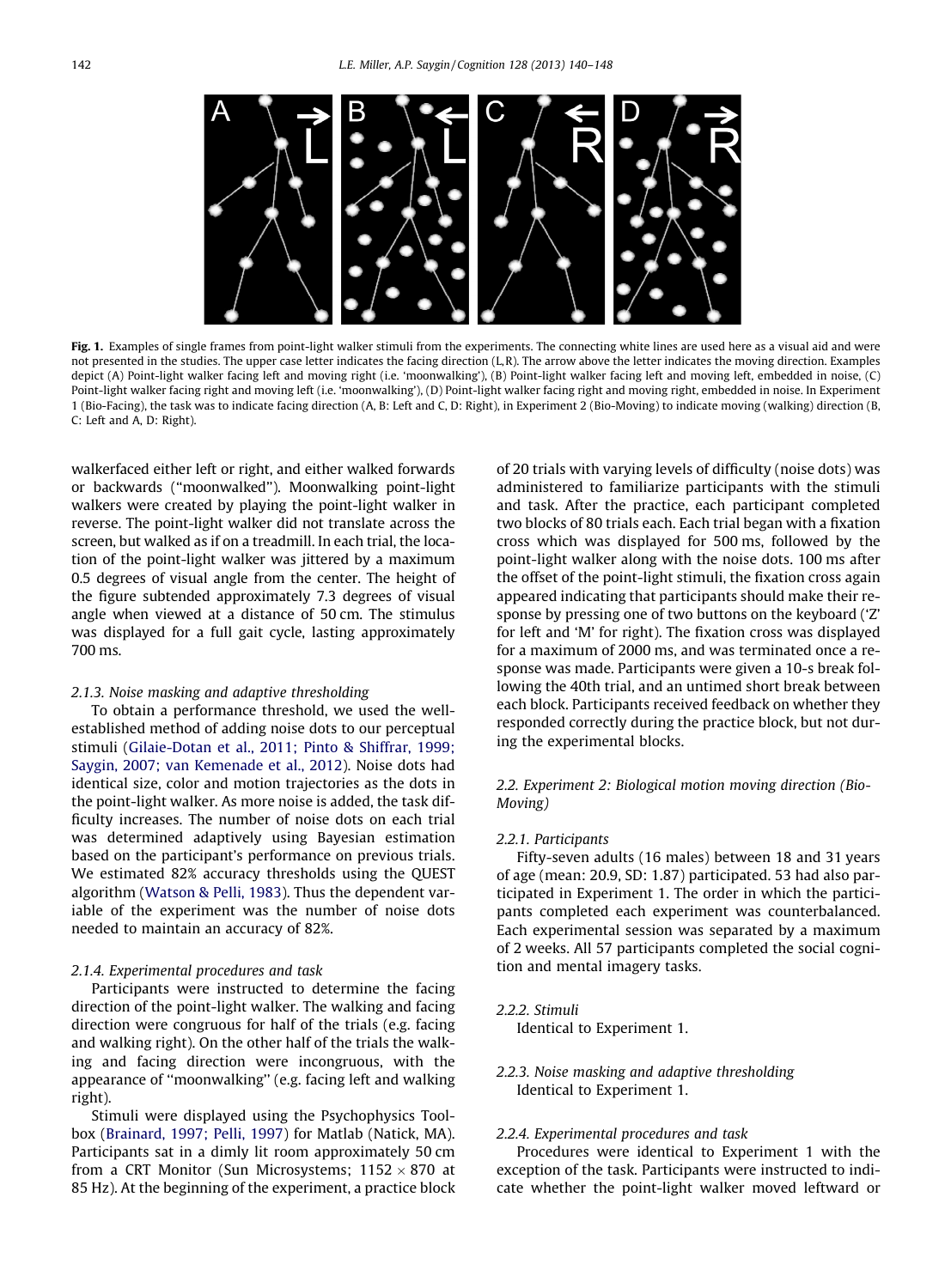rightward. For example, a point-light walker facing to the left but moonwalking would be moving to the right.

2.3. Experiment 3: Non-biological motion facing direction (NonBio-Facing)

### 2.3.1. Participants

Participants were the same as those in Experiment 1.

## 2.3.2. Stimuli

Experiments 3 and 4 aimed to provide a control for general task demands but with a non-biological stimulus. It is challenging to find control stimuli for biological motion. Few non-biologically moving objects have articulated parts; none have the dynamics of animate motion. If lowlevel visual characteristics are matched, stimuli are difficult to also equate for meaning and novelty/familiarity ([Pyles, Garcia, Hoffman, & Grossman, 2007](#page-8-0)). For some research questions, moving point-light stimuli composed of dots, but depicting non-biological objects such as polygons and letters have been useful (e.g. [deWit, Lefevre, Kentridge,](#page-7-0) [Rees, & Saygin, 2011; Gilaie-Dotan et al., 2011; Hiris, 2007;](#page-7-0) [van Kemenade et al., 2012\)](#page-7-0). Here, we chose a translating point-light ''E'' for three reasons. First, we needed a direction of (non-biological) object movement task, and translating point light shapes can be used in this manner ([Hiris, 2007; Saygin, Cook, & Blakemore, 2010](#page-8-0)). Second, we needed a stimulus that had, like a point-light walker, an obvious ''facing direction'', which was a more serious constraint. Third, like Experiments 1 and 2, we wanted to keep the same stimuli for both control experiments, changing only the task instructions. The only way we saw of doing this while satisfying the two preceding criteria was to use a translating shape that had a canonical facing direction (i.e., an E).

Stimuli consisted of a point-light shape composed of 12 white point-lights in the shape of a capital E, presented on a black background (Supplementary Fig. 1). The point-light shape ''faced'' left or right, and translated left or right across the screen. The height of the figure subtended approximately 5.2 degrees of visual angle when viewed at a distance of 50 cm. Each figure translated across the screen for approximately 700 ms at a rate of 1.7 degrees/s.

#### 2.3.3. Noise masking and adaptive thresholding

The noise masking procedure was identical to the previous two experiments with the exception of the motion trajectories of the noise dots. Here, like the point-light shape, the noise dots also translated left or right. Noise dots were assigned a random location as well as movement direction, except 12 noise dots always translated in the opposite direction to the point-light shape so that the overall number of dots moving left or right in the display were balanced and the task could not be performed with a simple summation of all the dots' direction of motion.

#### 2.3.4. Experimental procedures and task

The experimental procedure and task were identical to Experiment 1 with the exception of a small variation in the task instructions: At the start of the experiment, we clarified to the participants that the E's facing direction corresponded to the direction of the letter's three prongs.

2.4. Experiment 4: Non-biological motion moving direction (NonBio-Moving)

## 2.4.1. Participants

Participants were the same as those in Experiment 2.

# 2.4.2. Stimuli Identical to Experiment 3.

2.4.3. Noise masking and adaptive thresholding Identical to Experiment 3.

## 2.4.4. Experimental procedures and task

The experimental procedure and task were identical to Experiment 2 with the exception of a small variation in the task instructions: At the start of the experiment, we clarified to the participants that the movement direction of the point-light shape corresponded to the direction in which it translated.

#### 2.5. Social and imagery measures

The Empathy Quotient [\(Baron-Cohen & Wheelwright,](#page-7-0) [2004\)](#page-7-0) and Autism-Spectrum Quotient [\(Baron-Cohen,](#page-7-0) [Wheelwright, Skinner, Martin, & Clubley, 2001](#page-7-0)) are wellestablished self-report measures of empathy and autism spectrum trait levels respectively, and have been demonstrated to be valid measures of each construct [\(Hoekstra,](#page-8-0) [Bartels, Cath, & Boomsma, 2008; Lawrence, Shaw, Baker,](#page-8-0) [Baron-Cohen, & David, 2004\)](#page-8-0). Complex emotion recognition was measured using the revised version of the Reading the Mind in the Eyes Test [\(Baron-Cohen, Wheelwright, Hill,](#page-7-0) [Raste, & Plumb, 2001\)](#page-7-0). We also obtained a measure of face processing (another important socially relevant skill that showed a relationship to biological motion deficits in stroke patients, [Saygin, 2007](#page-8-0)) with the Cambridge Face Memory Test ([Duchaine & Nakayama, 2006](#page-7-0)).

We also administered a revised version of the Vividness of Movement Imagery Questionnaire [\(Roberts, Callow,](#page-8-0) [Hardy, Markland, & Bringer, 2008\)](#page-8-0), a reliable measure of motor imagery [\(Eton, Gilner, & Munz, 1998](#page-7-0)). The Vividness of Movement Imagery Questionnaire measures three components of motor imagery; visual imagery from a third (external imagery) and first-person (internal imagery) perspective, as well as kinesthetic imagery,

The Empathy Quotient, Autism Quotient and Vividness of Movement Imagery Questionnaire are questionnaires, and were adapted to be administered on the computer. The Reading the Mind in the Eyes Test and Cambridge Face Memory Test were also administered online at [http://](http://www.testmybrain.org) [www.testmybrain.org.](http://www.testmybrain.org) The order in which subjects completed the motion tasks (Exp. 1–4) and the nine measures was randomized for every subject with the exception of the Reading the Mind in the Eyes Test, which always preceded the Cambridge Face Memory Test due to constraints imposed by the online testing website.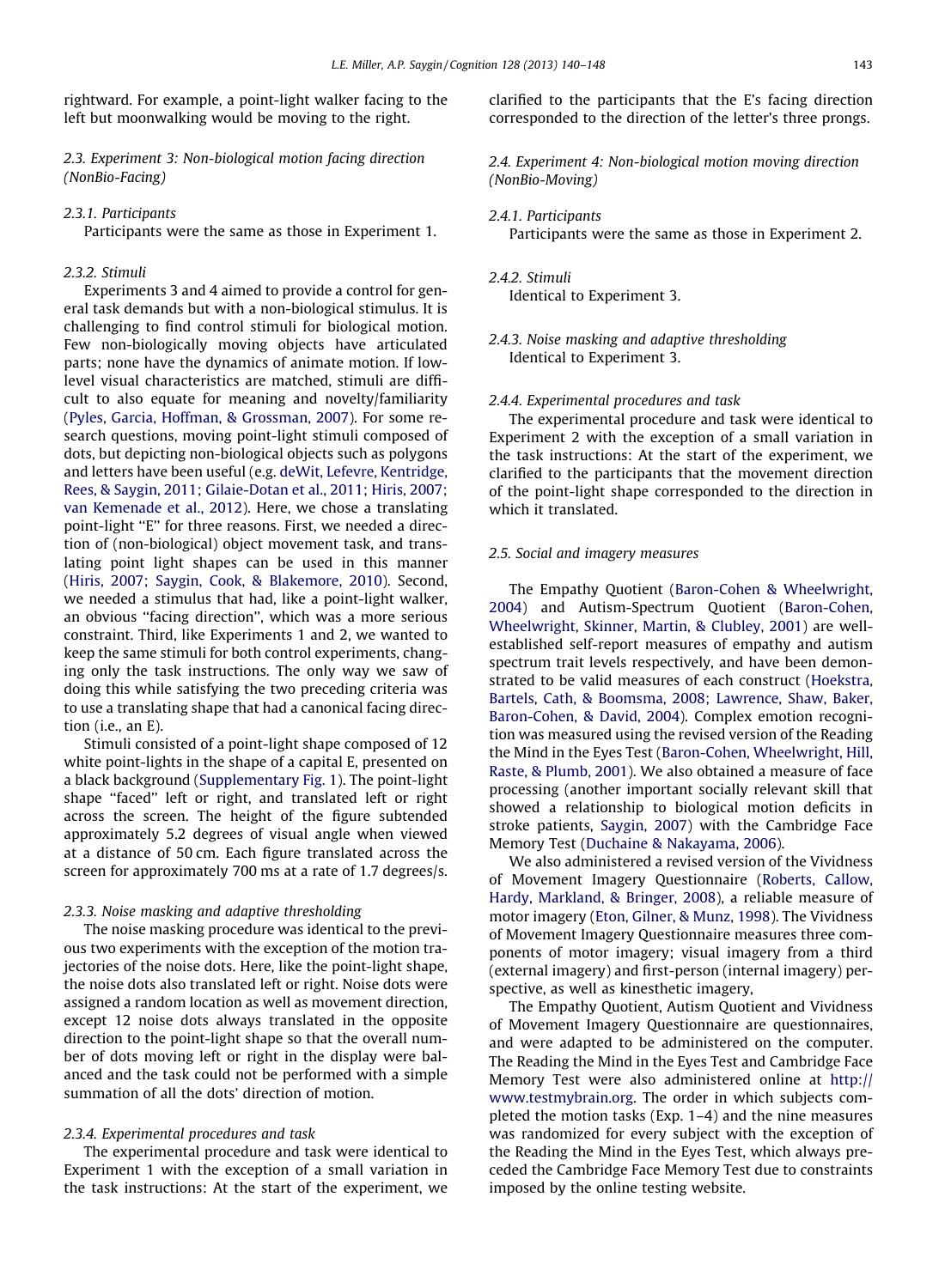<span id="page-4-0"></span>Table 1 Range of scores in all experiments.

|               | Range      | Mean | SD.  |
|---------------|------------|------|------|
| Bio-Facing    | $5 - 48$   | 21.7 | 8.5  |
| Bio-Moving    | $2 - 18$   | 8.2  | 4.2  |
| NonBio-Facing | $11 - 111$ | 63.3 | 24.9 |
| NonBio-Moving | $11 - 126$ | 71.5 | 21.7 |
| EQ            | 17-66      | 46.7 | 10.2 |
| AO            | $5 - 28$   | 16.0 | 5.1  |
| <b>CFMT</b>   | $41 - 72$  | 60.9 | 33.6 |
| <b>RMET</b>   | $18 - 36$  | 28.4 | 3.5  |
| VMIO-E        | $12 - 48$  | 27.6 | 9.3  |
| VMIQ-I        | $12 - 46$  | 23.7 | 8.7  |
| VMIO-K        | $12 - 53$  | 26.4 | 9.4  |
|               |            |      |      |

Bio-Facing = Experiment 1; Bio-Moving = Experiment 2; NonBio-Facing = Experiment 3; NonBio-Moving = Experiment 4; EQ = Empathy Quotient; AQ = Autism Quotient; CFMT = Cambridge Face Memory Test; RMET = Reading the Mind in the Eyes Test; VMIQ-E = Vividness of Movement Imagery Questionnaire Extneral; VMIQ-I = Vividness of Movement Imagery Questionnaire Internal; VMIQ-K = Vividness of Movement Imagery Questionnaire Kinesthetic.

#### Table 2

Correlations among the social and imagery measures.

| Correlated tasks                                                                                                      | Pearson's r                                                                                                                       |
|-----------------------------------------------------------------------------------------------------------------------|-----------------------------------------------------------------------------------------------------------------------------------|
| EO and AO<br>EQ and VMIQ-I<br>EQ and CFMT<br>AQ and RMET<br>VMIO-E and CFMT<br>VMIO-E and VMIO-I<br>VMIO-I and VMIO-K | $-0.42$ <sup>*</sup><br>$-0.28$ <sup>*</sup><br>$0.22^{\degree}$<br>$-0.31$ <sup>*</sup><br>$0.23^{\circ}$<br>$0.56*$<br>$0.58^*$ |
| VMIO-K and VMIO-E                                                                                                     | $0.37$ <sup>*</sup>                                                                                                               |

EQ = Empathy Quotient; AQ = Autism Quotient; CFMT = Cambridge Face Memory Test; RMET = Reading the Mind in the Eyes Test; VMIQ-E = Vividness of Movement Imagery Questionnaire Extneral; VMIQ-I = Vividness of Movement Imagery Questionnaire Internal; VMIQ-K = Vividness of Movement Imagery Questionnaire Kinesthetic.

Denotes  $p < 0.05$ .

Denotes  $0.05 < p < 0.1$ .

#### 2.6. Data analysis

As the present study is concerned with investigating individual differences in biological motion perception we performed correlation analyses comparing thresholds from our four experiments with the social and imagery measures, as well as multiple regressions. To account for multiple statistical comparisons, we used bootstrapping to adjust our p-values ([Westfall & Young, 1993](#page-8-0)). 10,000 bootstrapping simulations were performed on each correlation and multiple-comparisons-corrected two-tailed p-values are reported in all results.

# 3. Results

We first assessed the relationship between each of our four perceptual tasks. Significant variability was observed in thresholds obtained in all experiments (Table 1; Bio-Facing mean: 21.7, SD: 8.5; Bio-Moving mean: 8.2, SD: 4.2; NonBio-Facing mean: 63.3, SD: 24.9; NonBio-Moving mean: 71.5, SD: 21.7). We found a correlation between thresholds for facing and walking direction tasks with the

non-biological shape (NonBio-Facing and NonBio-Moving;  $r(51)$  = 0.53,  $p < 0.0001$ ) and between thresholds for facing direction of the biological and non-biological stimulus conditions (Bio-Facing and NonBio-Facing;  $r(65) = 0.34$ ,  $p$  < 0.005). No other correlations were significant, including the facing and movement direction tasks with biological motion (Bio-Facing and Bio-Moving;  $r(51) = 0.05$ ,  $p > 0.7$ ).

The range of scores on each of our social and imagery measures was similar to those previously reported in the literature (Table 1). Correlations between them were also consistent with previous literature (Table 2).

Our main goal was to test the relationship between thresholds from the four perceptual experiments and the social and motor imagery scores. In Fig. 2A, these data are provided in a color-coded ''heat map''; with the correlation coefficients additionally listed in [Table 3.](#page-5-0) Because the scoring direction across measures is inconsistent (e.g. a higher Vividness of Movement Imagery Questionnaire score means less vivid imagery, whereas a higher Empathy



Fig. 2. Experimental correlations. (A) Color-coded "heat map" of the correlations between the point-light tasks and social/imagery measures (see also [Table 3](#page-5-0)). Correlations with  $p < 0.05$  are denoted with a black asterisk (\*), those with  $0.05 < p < 0.1$  are denoted with a grey asterisk. Bio-F, Bio-M, NonBio-F, NonBio-M refer to thresholds obtained in Experiments 1–4; AQ: Autism Quotient; EQ: Empathy Quotient; CFMT: Cambridge Face Memory Test; RMET: Reading the Mind in the Eyes Test; VMIQ-E: Vividness of Movement Imagery Questionnaire-External; VMIQ-I: Vividness of Movement Imagery Questionnaire-Internal; VMIQ-K: Vividness of Movement Imagery Questionnaire-Kinesthetic. (B) Individual plots of select correlations. The x-axis of each plot corresponds to the score for the measure. The y-axis corresponds to the sensitivity in the point-light tasks (estimated number of noise dots for 82% task accuracy, see Section 2).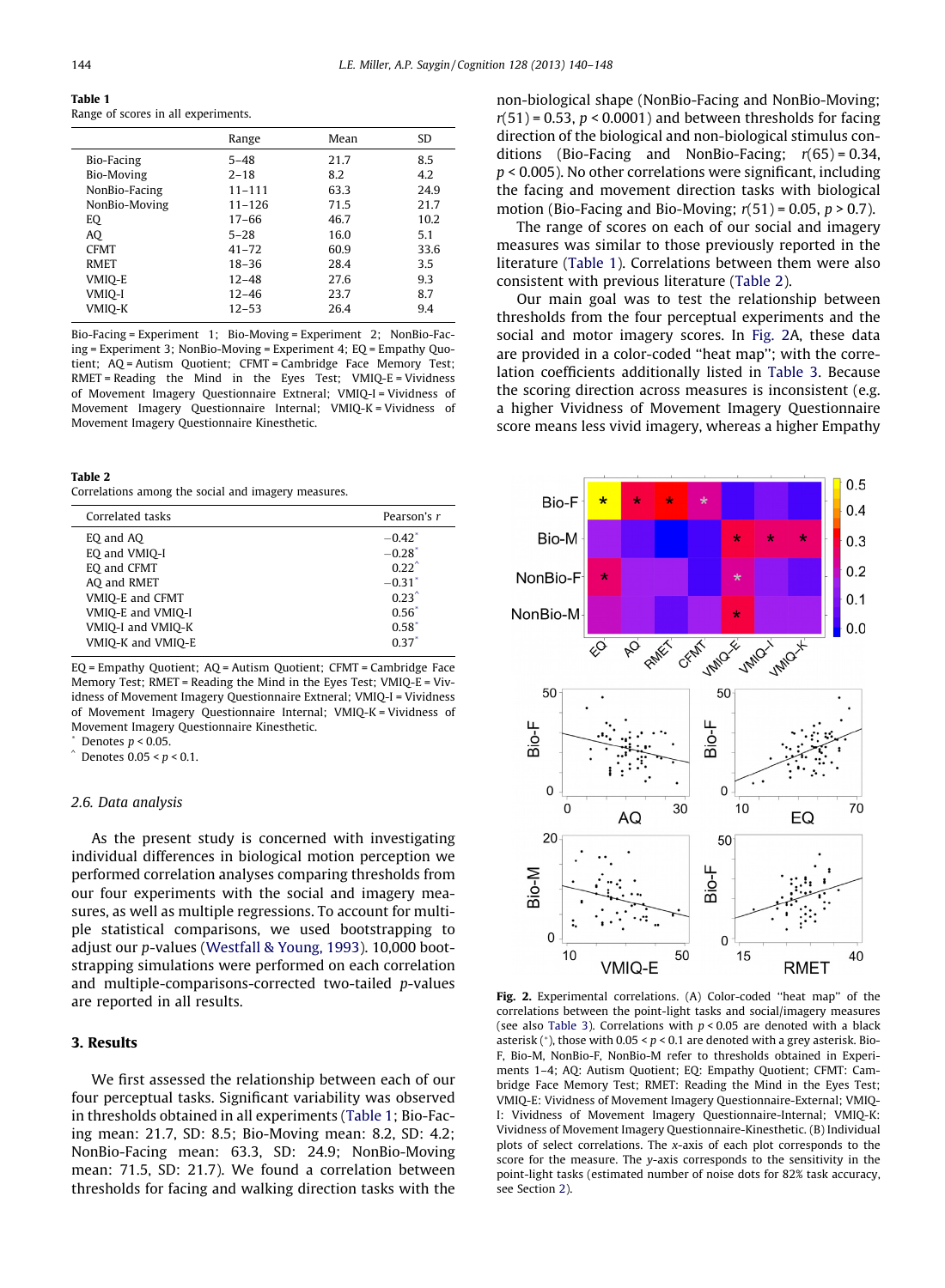<span id="page-5-0"></span>

|--|--|

Correlations between the point-light tasks and social/imagery measures.

|               | EQ   | AQ      | <b>CFMT</b>    | <b>RMET</b> | VMIO-E      | VMIO-I  | VMIO-K               |
|---------------|------|---------|----------------|-------------|-------------|---------|----------------------|
| Bio-Facing    | 0.48 | $-0.28$ | $0.22^{\circ}$ | 0.32        | $-0.04$     | $-0.1$  | $-0.03$              |
| Bio-Moving    | 0.16 | 0.07    | 0.006          | $-0.004$    | $-0.31$     | $-0.27$ | $-0.25$ <sup>*</sup> |
| NonBio-Facing | 0.24 | $-0.15$ | 0.03           | 0.16        | $-0.22$     | $-0.13$ | $-0.04$              |
| NonBio-Moving | 0.19 | $-0.17$ | 0.16           | 0.07        | $-0.30^{*}$ | $-0.14$ | $-0.15$              |

Bio-Facing = Experiment 1; Bio-Moving = Experiment 2; NonBio-Facing = Experiment 3; NonBio-Moving = Experiment 4; EQ = Empathy Quotient; AQ = Autism Quotient; CFMT = Cambridge Face Memory Test; RMET = Reading the Mind in the Eyes Test; VMIQ-E = Vividness of Movement Imagery Questionnaire Extneral; VMIQ-I = Vividness of Movement Imagery Questionnaire Internal; VMIQ-K = Vividness of Movement Imagery Questionnaire Kinesthetic.

Denotes  $p < 0.05$ .

 $\hat{ }$  Denotes 0.05 < p < 0.1.

Quotient score means more empathic traits), we used the absolute value of the correlation for the heat map.

Bio-Facing noise thresholds (Experiment 1) correlated significantly with the social measures Autism Quotient, Empathy Quotient and Reading the Mind in the Eyes Test ([Fig. 2B](#page-4-0); Empathy Quotient:  $r(63) = 0.48$ ,  $p < 0.0001$ ; Autism Quotient:  $r(63) = -0.28$ ,  $p = 0.02$ ; Reading the Mind in the Eyes Test:  $r(57) = 0.32$ ,  $p = 0.01$ ). There was a trending significant correlation with the Cambridge Face Memory Test  $(r(61) = 0.22, p = 0.08)$ , which became significant when variance shared with the Reading the Mind in the Eyes Test was accounted for  $(p = 0.02)$ . Correlations were positive for all but the Autism Quotient: lower Autism Quotient scores correspond to fewer autistic traits, which correlated with increased sensitivity to biological motion. No significant correlations were found between Bio-Facing noise thresholds and any component of the Vividness of Movement Imagery Questionnaire (all p's > 0.4).

Bio-Moving noise thresholds (Experiment 2) correlated with all components of the Vividness of Movement Imag-ery Questionnaire ([Fig. 2B](#page-4-0); External:  $r(54) = -0.31$ ,  $p < 0.05$ ; Internal:  $r(54 = -0.27, p < 0.05$ ; Kinesthetic:  $r(54) = -0.25$ ,  $p < 0.05$ ). Due to the scoring of the Vividness of Movement Imagery Questionnaire, the negative correlations in fact mean increased vividness of imagery is associated with increased Bio-Moving noise thresholds. No significant correlations were found with any of the other measures (all  $p's > 0.2$ ).

NonBio-Facing noise thresholds (Experiment 3) correlated with the Empathy Quotient  $(r(65) = 0.24, p = 0.051)$ . This correlation was not significant when accounting for shared variance with Bio-Facing ( $p = 0.5$ ). NonBio-Moving noise thresholds (Experiment 4) correlated significantly with External Imagery ( $r(54) = -0.3$ ,  $p < 0.05$ ). This correlation was not significant when accounting for shared variance with Bio-Moving ( $p = 0.6$ ).

We also performed multiple regressions using scores for our measures, age and gender as predictors. A multiple regression with five predictors explained 54.9% of the variance in Bio-Facing thresholds ( $R^2$  = 0.549,  $F(5,51)$  = 12.43,  $p < 0.0001$ ). Scores on the Empathy Quotient ( $\beta = 0.40$ ,  $t(56)$  = 3.88,  $p$  = 0.005), the Cambridge Face Memory Test  $(\beta = 0.29, t(56) = 2.96, p < 0.005)$ , the Reading the Mind in the Eyes Test ( $\beta$  = 0.21,  $t(56)$  = 2.3,  $p$  < 0.05), NonBio-Facing thresholds ( $\beta$  = 0.29,  $t(56)$  = 3.06,  $p$  < 0.005), and the participant's age  $(\beta = -0.26, t(56) = -2.95, p < 0.005)$  significantly predicted Bio-Facing performance. No significant multiple regressions were found for the Bio-Moving task, nor for the control tasks.

## 4. Discussion

In a series of experiments, we explored correlates of individual variability in the ability to use form and motion cues in biological motion tasks. The results demonstrated a dissociation between the individual differences in the ability to complete tasks that rely more heavily on the use of form cues (Bio-Facing) and those that rely preferentially on the use of motion cues (Bio-Moving). Not only did performance in these two experiments not correlate with each other, but they correlated with a non-overlapping set of social and motor imagery measures. Whereas individual ability in using form cues in biological motion processing correlated with all of our measures of social perception, the use of motion cues did not. Instead, individual differences in the use of motion cues in biological motion processing correlated with all types of motor imagery. These correlations were weaker or absent in the control experiments with non-biological stimuli (NonBio-Facing and NonBio-Moving), indicating the results are at least to some degree specific for biological motion and not just due to general task demands.

#### 4.1. Social cognition and biological motion

The processing of others' movements is of paramount importance for communication and adaptive social behavior (see, [Pavlova, 2012](#page-8-0) for a review). Even sparse pointlight stimuli are a rich source of information from which socially relevant features such as gender, identity, and emotion can be extracted (e.g. [Atkinson, Dittrich, Gemmell,](#page-7-0) [& Young, 2004; Pollick, Paterson, Bruderlin, & Sanford,](#page-7-0) [2001\)](#page-7-0). Although it has frequently been postulated that biological motion perception supports social cognition, to our knowledge the present study is the first to systematically investigate this relationship, as well as whether it is dependent upon the cues (form vs. motion) used in processing the biological motion.

In our data, individual ability to use form cues in processing biological motion correlated with measures of social perception. A potential explanation for these findings is that the relationship between social cognition and biological motion is a special case of a relationship with a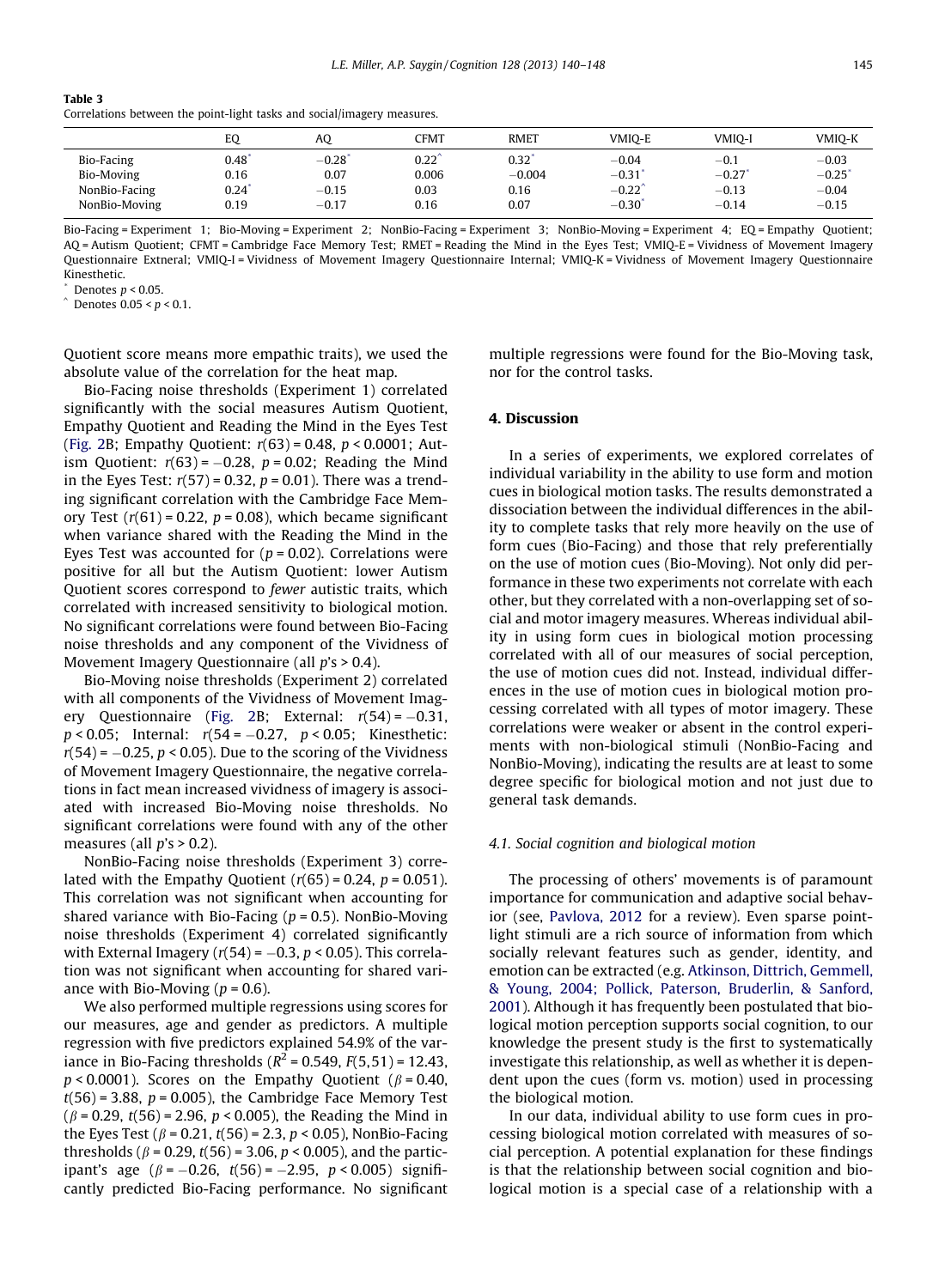general visual form processing mechanism. Arguably, processing the visual form of objects (e.g. food) is also often important in social situations (e.g. dinner parties). However, this explanation is unlikely to account for our data on its own. Any correlation between social cognition and our control experiment with non-biological objects disappeared when accounting for shared variance with the biological motion tasks. The reverse however was not true: Bio-Facing correlations with social cognition held when NonBio-Facing performance was accounted for (all  $p's < 0.05$ ).

Another explanation is that the visual analysis of the form of a walker has the most relevance to social information above and beyond general form processing. For example, the form (i.e., posture) of a biological agent such as a person can contain important cues regarding where a person is looking, which can then be utilized to gain information about the world, including social information.

A link between social cognition and biological motion perception has been discussed in relation to Autism Spectrum Conditions (ASCs). One hypothesis about the source of the social deficits in ASC is disrupted processing in a network of brain regions implicated in the perception of actions, which includes the posterior superior temporal sulcus and the mirror neuron system [\(Iacoboni & Dapretto,](#page-8-0) [2006](#page-8-0)). Since biological motion perception is supported by this network [\(Grossman & Blake, 2002; Pelphrey & Carter,](#page-8-0) [2008; Saygin, 2007; van Kemenade et al., 2012](#page-8-0)), if this hypothesis is correct, one might expect to find reduced sensitivity to biological motion in ASC. Studies have indeed shown evidence for compromised processing of biological motion in individuals with ASC ([Blake, Turner, Smoski,](#page-7-0) [Pozdol, & Stone, 2003; Cook, Saygin, Swain, & Blakemore,](#page-7-0) [2009; Freitag et al., 2008; Kaiser, Delmolino, Tanaka, &](#page-7-0) [Shiffrar, 2010](#page-7-0); see, [Kaiser & Shiffrar, 2009](#page-8-0) for a review). Some aspects of emotional biological motion processing also appear to be linked to autistic traits (as measured by the Autism Quotient) in the healthy population [\(Kaiser &](#page-8-0) [Shiffrar, 2012](#page-8-0)). On the other hand, the role of the mirror neuron system in ASC is not clear cut ([Hamilton, Brindley,](#page-8-0) [& Frith, 2007\)](#page-8-0). In particular, some studies have failed to find evidence for deficient processing of biological motion in ASC, including at least three groups using the direction discrimination task [\(Jones et al., 2011; Murphy, Brady, Fitz](#page-8-0)[gerald, & Troje, 2009; Saygin et al., 2010\)](#page-8-0) demonstrating that perceptual deficits in ASC are limited, and do not indicate a general inability to process biological motion.

Here, we found a significant relationship between the severity of autistic traits in non-clinical participants (as measured by the Autism Quotient, which is highly correlated with the Empathy Quotient) and the sensitivity to the form, but not the motion cues of a point-light walker. Although new studies are needed to establish whether these findings apply to individuals diagnosed with ASC, our data suggest biological motion deficits in these conditions may not be primarily due to compromised motion perception, but instead, to a deficit in processing (biological) form cues. Participants with ASC may be able to use local motion cues to compensate for any losses in the use of form cues, allowing them to discriminate direction [\(Jones](#page-8-0) [et al., 2011; Murphy et al., 2009; Saygin et al., 2010\)](#page-8-0). The

opposite compensatory mechanism may underlie normal biological motion perception for patients with visual agnosia ([Gilaie-Dotan et al., 2011](#page-7-0)). This highlights the importance of the task used to probe biological motion processing in clinical populations.

Empathy and theory of mind, cognitive traits that underlie the ability to understand the mental and emotional states of others, are at the cornerstone of human social interaction ([Singer & Lamm, 2009](#page-8-0)). Self-reported levels of empathy have been shown to correlate with the ability to extract emotional states from a point-light walker [\(Sev](#page-8-0)[dalis & Keller, 2011](#page-8-0)), as well as neural activity in the mirror neuron system during the perception of social interactions [\(Hooker, Verosky, Germine, Knight, & D'Esposito, 2010](#page-8-0)). We found that self-reported levels of empathy correlated with the sensitivity to the form cues of a point-light walker. Unlike the studies mentioned previously, our finding demonstrates a relationship between empathy and low-level (non-social) visual analysis of a person. Similarly, processing the form but not the motion of a point-light walker correlated with complex emotion recognition as measured by the Reading the Mind in the Eyes Test.

A link between face and biological motion perception had previously been reported for stroke [\(Saygin, 2007](#page-8-0)) and congenital prosopagnosia ([Lange et al., 2009\)](#page-8-0) patients. Our Cambridge Face Memory Test data demonstrate this relationship in the non-clinical population, and specify that it holds specifically for tasks that rely preferentially on processing the global form of the walkers, and not local motion. Future work on the link between social cognition and configural processing of faces and bodies can be fruitful.

Our multiple regression analyses additionally suggest that empathizing, emotion recognition, and face processing abilities might contribute uniquely to biological form processing (whereas Autism Quotient and Empathy Quotient, being highly correlated, share variance).

In sum, we found that individual differences in biological motion perception correlated with the social measures in our study, but that this relationship was linked to the use of form cues, rather than biological motion processing, per se.

#### 4.2. Motor imagery and biological motion

Simulation theory, including work on the aforementioned mirror neuron system, predicts that both biological motion perception and motor imagery are grounded in the body and the motor system ([Jeannerod, 2001\)](#page-8-0). Behaviorally, as with perception of apparent biological motion [\(Shiffrar & Freyd, 1990\)](#page-8-0), motor imagery is constrained by anatomically plausible paths of limb motion [\(Petit, Pegna,](#page-8-0) [Mayer, & Hauert, 2003](#page-8-0)). Neuroimaging studies have also demonstrated a link between action perception and motor imagery. In particular, both perceiving and imagining biological motion activate regions of the motor system [\(Graf](#page-8-0)[ton, Arbib, Fadiga, & Rizzolatti, 1996; Iseki, Hanakawa,](#page-8-0) [Shinozaki, Nankaku, & Fukuyama, 2008\)](#page-8-0) as well as the posterior superior temporal sulcus [\(Grossman & Blake, 2001](#page-8-0)). The perceptual correlates of individual differences in motor imagery has been less explored.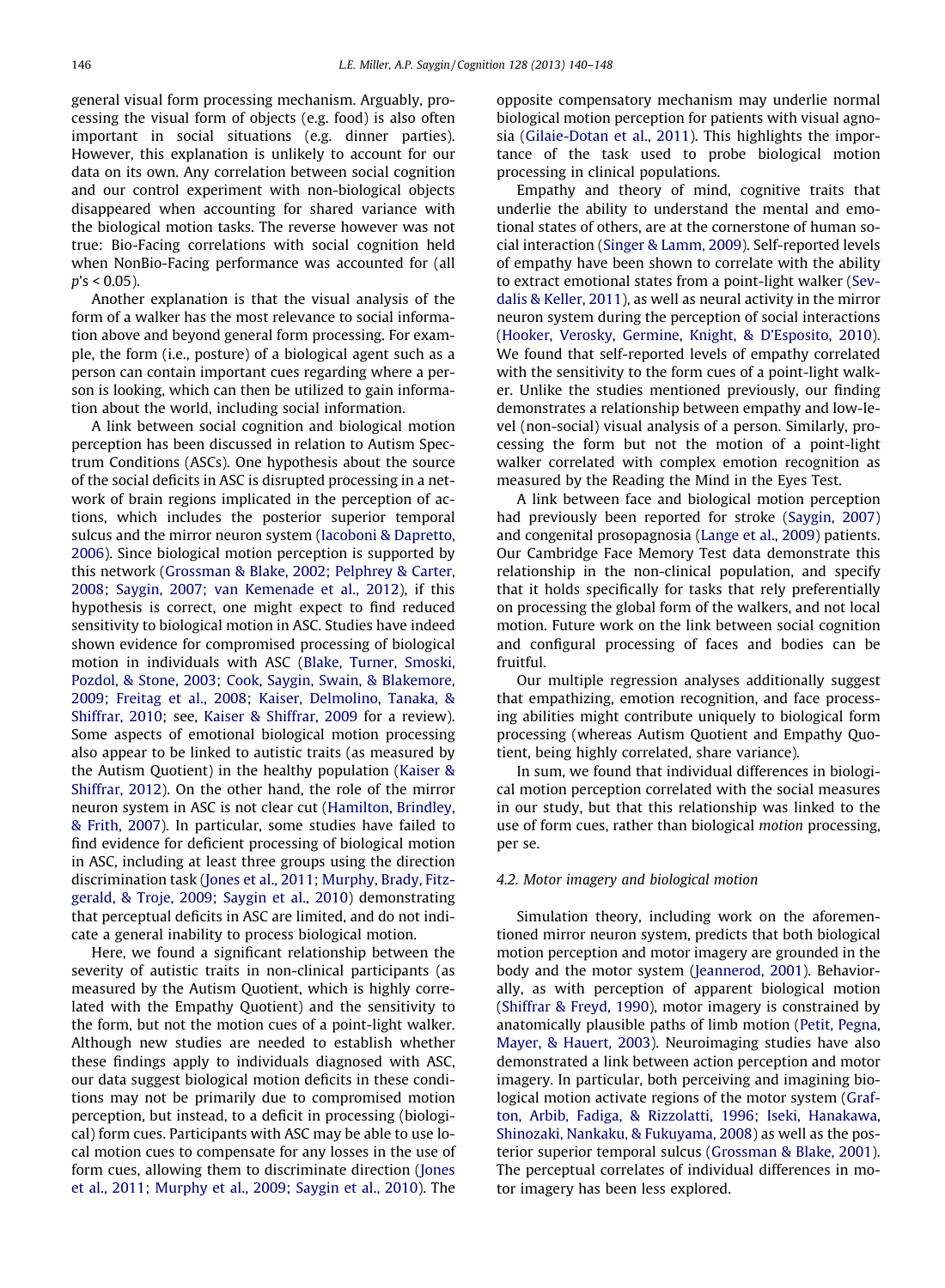<span id="page-7-0"></span>We found a significant correlation between vividness of motor imagery and the ability to discriminate the movement direction of a point-light walker. In the presence of moonwalkers, this task is achieved primarily by focusing on motion cues. This correlation was not only found for external motor imagery, but also for both internal and kinesthetic motor imagery, consistent with embodiment ([Jeannerod, 2001](#page-8-0)). Sensitivity to the movement direction of the non-biological shape was also correlated with external motor imagery, most likely due to similar resources in an early visual motion processing area such as MT+. However, only sensitivity to the movement direction of a point-light walker was correlated with internal and kinesthetic motor imagery scores. Perhaps, cognitive resources that support biological motion are shared between visualizing one's own movements as well as how they feel kinesthetically; whereas a kinesthetic relationship is not found for non-biological motion.

A previous study using fMRI demonstrated that imagination and perception of a point-light walker led to activity in overlapping regions of the posterior superior temporal sulcus [\(Grossman & Blake, 2001\)](#page-8-0) suggesting a link between the two at a neural level. Our results support this relationship behaviorally, and extend them by specifying that motor imagery shares resources with mechanisms for processing the motion signals in biological motion stimuli. Although we cannot conclusively speak to the specific neural correlates with the present data, premotor cortex is a likely candidate for supporting both abilities, given its known role in motor imagery as well as for point-light biological motion perception (as indicated by fMRI, TMS, and patient studies: [Saygin, 2007; Saygin et al., 2004; van Kem](#page-8-0)[enade et al., 2012\)](#page-8-0). Indeed we recently found grey matter intensity in premotor cortex correlated with individual differences in biological motion detection ability (Gilaie-Dotan et al., 2013).

# 5. Conclusion

Using an individual differences approach, our study demonstrates that biological motion perception is linked to both social cognition and motor imagery. Behavioral performance on biological motion processing tasks were predicted by both social and imagery measurements. However, we found a clear dissociation between the correlates of a task that relies heavily on form cues (Bio-Facing) and one that relies heavily on motion cues (Bio-Moving). This dissociation is unlikely to be due to a lack of power to detect a correlation, as the non-significant correlations were very low or non-existent ([Table 1](#page-4-0)). Furthermore, in addition to not correlating with each other, the two tasks correlated with a non-overlapping set of external measures. The facing discrimination task, which is primarily dependent on the use of form cues, correlated with social measures; the movement discrimination task, which is primarily reliant upon the use of motion cues, correlated with motor imagery measures. Performance on the same tasks with non-biological stimuli could not account for these results. This dissociation between sensitivity for form and motion cues demonstrates that these mechanisms, while both important for biological motion perception, might tap into different aspects of perception and cognition.

## Acknowledgments

Supported by NSF CAREER award BCS-1151805. We thank Narathip Reamaroon, Jingwei Li, and Cindy Ha for their help collecting data.

#### Appendix A. Supplementary materiel

Supplementary data associated with this article can be found, in the online version, at [http://dx.doi.org/10.1016/](http://dx.doi.org/10.1016/j.cognition.2013.03.013) [j.cognition.2013.03.013](http://dx.doi.org/10.1016/j.cognition.2013.03.013).

#### References

- Ahlstrom, V., Blake, R., & Ahlstrom, U. (1997). Perception of biological motion. Perception, 26(12), 1539–1548.
- Atkinson, A. P., Dittrich, W. H., Gemmell, A. J., & Young, A. W. (2004). Emotion perception from dynamic and static body expressions in point-light and full-light displays. Perception, 33(6), 717–746.
- Baron-Cohen, S., & Wheelwright, S. (2004). The empathy quotient: An investigation of adults with Asperger syndrome or high functioning autism, and normal sex differences. Journal of Autism and Developmental Disorders, 34(2), 163–175.
- Baron-Cohen, S., Wheelwright, S., Hill, J., Raste, Y., & Plumb, I. (2001). The ''Reading the Mind in the Eyes'' test revised version: A study with normal adults, and adults with Asperger syndrome or high-functioning autism. Journal of Child Psychology and Psychiatry, 42(2), 241–251.
- Baron-Cohen, S., Wheelwright, S., Skinner, R., Martin, J., & Clubley, E. (2001). The autism-spectrum quotient (AQ): Evidence from Asperger syndrome/high-functioning autism, males and females, scientists and mathematicians. Journal of Autism and Developmental Disorders, 31(1), 5–17.
- Beintema, J. A., & Lappe, M. (2002). Perception of biological motion without local image motion. Proceedings of the National Academy of Sciences, USA, 99(8), 5661–5663.
- Blake, R., & Shiffrar, M. (2007). Perception of human motion. Annual Review of Psychology, 58, 47–73.
- Blake, R., Turner, L. M., Smoski, M. J., Pozdol, S. L., & Stone, W. L. (2003). Visual recognition of biological motion is impaired in children with autism. Psychological Science, 14(2), 151–157.
- Brainard, D. H. (1997). The psychophysics toolbox. Spatial Vision, 10(4), 433–436.
- Chandrasekaran, C., Turner, L., Bulthoff, H. H., & Thornton, I. M. (2010). Attentional networks and biological motion. Psihologija, 43(1), 5–20.
- Cook, J., Saygin, A. P., Swain, R., & Blakemore, S. J. (2009). Reduced sensitivity to minimum-jerk biological motion in autism spectrum conditions. Neuropsychologia, 47(14), 3275–3278.
- deWit, L. H., Lefevre, C. E., Kentridge, R. W., Rees, G., & Saygin, A. P. (2011). Investigating the status of biological stimuli as objects of attention in multiple object tracking. PLoS ONE, 6(3), e16232.
- Duchaine, B., & Nakayama, K. (2006). The Cambridge Face Memory Test: Results for neurologically intact individuals and an investigation of its validity using inverted face stimuli and prosopagnosic participants. Neuropsychologia, 44(4), 576–585.
- Eton, D. T., Gilner, F. H., & Munz, D. C. (1998). The measurement of imagery vividness: A test of the reliability and validity of the Vividness of Visual Imagery Questionnaire and the Vividness of Movement Imagery Questionnaire. Journal of Mental Imagery.
- Freitag, C. M., Konrad, C., Haberlen, M., Kleser, C., von Gontard, A., Reith, W., et al. (2008). Perception of biological motion in autism spectrum disorders. Neuropsychologia, 46(5), 1480–1494.
- Garcia, J. O., & Grossman, E. (2008). Necessary but not sufficient: Motion perception is required for perceiving biological motion. Vision Research, 48(9), 1144–1149.
- Gilaie-Dotan, S., Bentin, S., Harel, M., Rees, G., & Saygin, A. P. (2011). Normal form from biological motion despite impaired ventral stream function. Neuropsychologia, 49(5), 1033–1043.
- Gilaie-Dotan, S., Kanai, R., Bahrami, B., Rees, G., & Saygin, A. P. (2013). Neuroanatomical correlates of biological motion detection. Neuropsychologia, 51(3), 457–463.